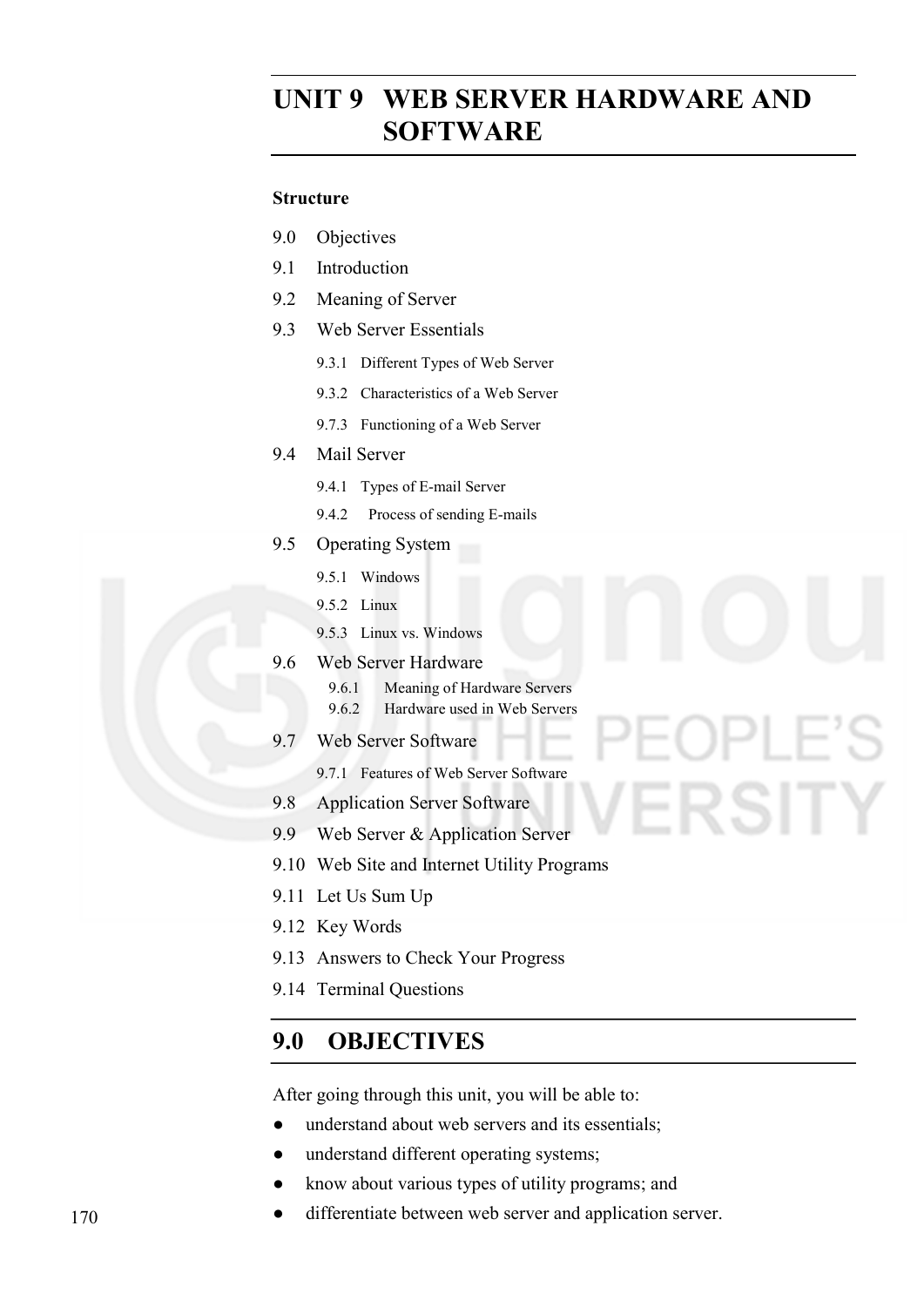## **9.1 INTRODUCTION**

We subsist in a world where the community is totally reliant on smart phones and laptops. Just with a sheer internet connection, everything can be easy to get in a present scenario. Be it online shopping, e-commerce, procuring information, downloading music or movies, and social media, it's all at the moment a click away! But have you ever thought how it has become feasible?

The web server can refer to hardware or software, or both of them working in sync. On the hardware side, a web server is a computer or gadget or device that stores web server software and a website's component files. On the software side, a web server includes numerous parts that control how web user's admittance hosts files. The Web server includes the hardware, operating system, Web server software, TCP/IP protocols and site content (Web pages, images and other files). If the Web server is used within and is not exposed to the public, it is an "Intranet Server".

## **9.2 MEANING OF SERVER**

A server is any computer used to present (or "serve") files or make programs available to other computers associated with it through a network (such as a LAN or a WAN). In computing, a server is a piece of computer hardware or software (computer program) that endows with functionality for other programs or devices, called "clients".





**Figure 9.1: Servers** 

Archetypal servers are database servers, file servers, mail servers, print servers, web servers, game servers, and application servers. The software that the server computer uses to formulate these files and programs easy to get to the other computers is sometimes called server software. Sometimes this server software is integrated as part of the operating system that is running on the server computer. Thus, a few information systems professionals off the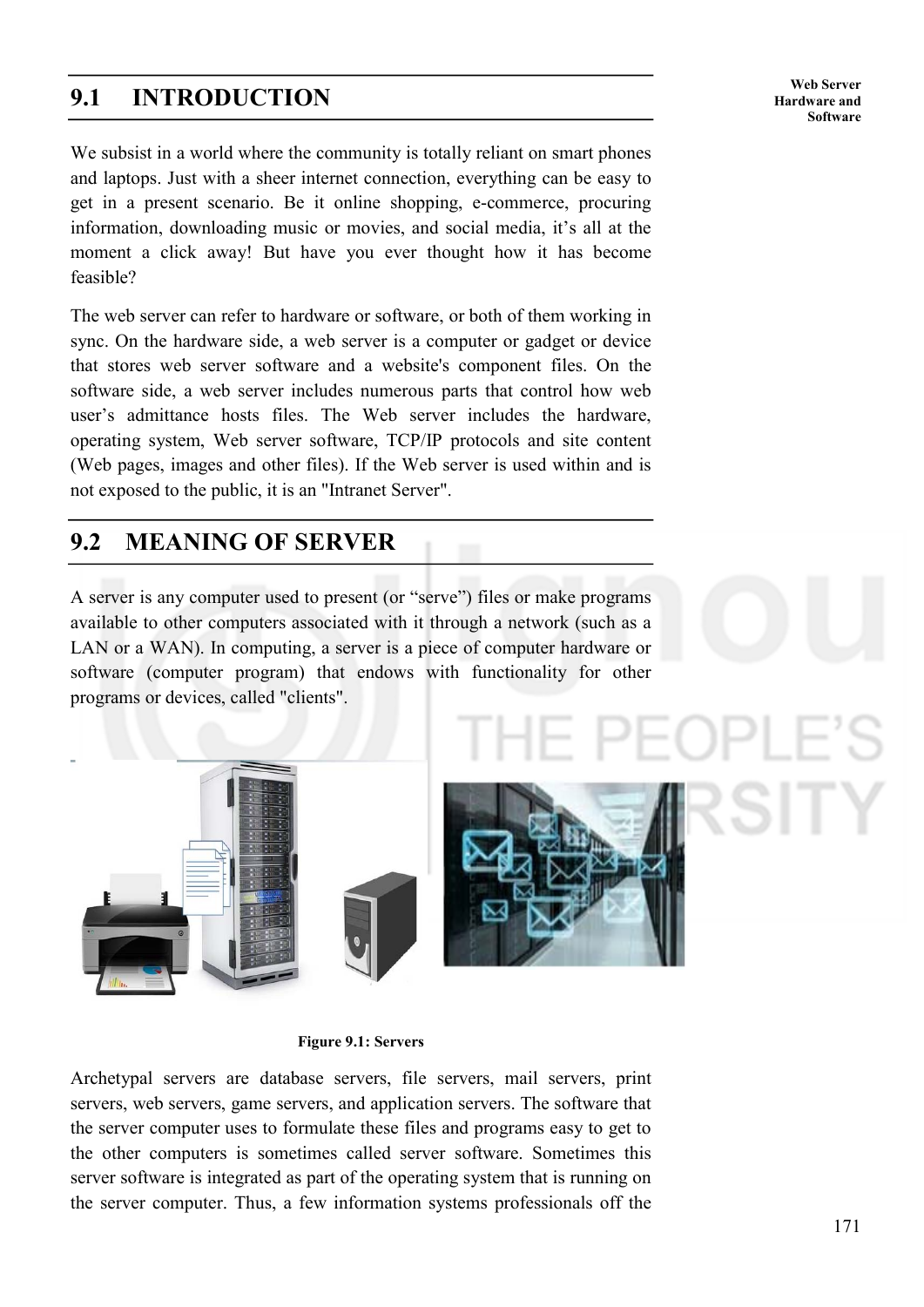**Website Development** 

record refer to the operating system software on a server computer as server software, a live out that adds substantial confusion to the use of the term "server".

We may occasionally use the terms server and web hosting interchangeably, though there are obviously varying levels of differences depending on which plan type you purchase. For example, if you purchase a shared hosting plan, talking about a physical server might include more than you have access to.

# **9.3 WEB SERVER ESSENTIALS**

The foremost work of a Web server computer is to act in response to requests from Web client computers. The three main elements of a Web server are the hardware (computers and related components), operating system software, and Web server software.

It is well versed from the above term that the term web server can refer to hardware or software, or both of them working together. On the hardware side, a web server is a computer that stores web server software and a website's component files. On the software side, a web server includes several parts that control how web user's access hosted files. All three of these elements must work together to provide sufficient capacity in a given situation. We will discuss all these terms in a more elaborate manner in the coming sub head but prior to that let's talk about different types of web server.

#### **9.3.1 Different Types of Web Server**

- **1. Static web server:** Static web server is a stack which consists of a computer (hardware) with an HTTP server (software). It is called as "static" because the server sends its hosted files as-is to your browser'
- **2. Dynamic web server:** It consists of a static web server plus extra software, most commonly an application server and a database. It is called "dynamic" because the application server updates the hosted files before sending content to your browser via the HTTP server.

For example, to produce the final Web Pages you see in the browser, the application server might fill an HTML template with content from a database. Sites like MDN or Wikipedia have thousands of Web Pages. Typically, these kinds of sites are composed of only a few HTML templates and a giant database, rather than thousands of static HTML documents. This setup makes it easier to maintain and deliver the content. There are many other different types of servers, such as:

File server: It is a computer and storage device dedicated to storing files. Any user on the network can store files on the server.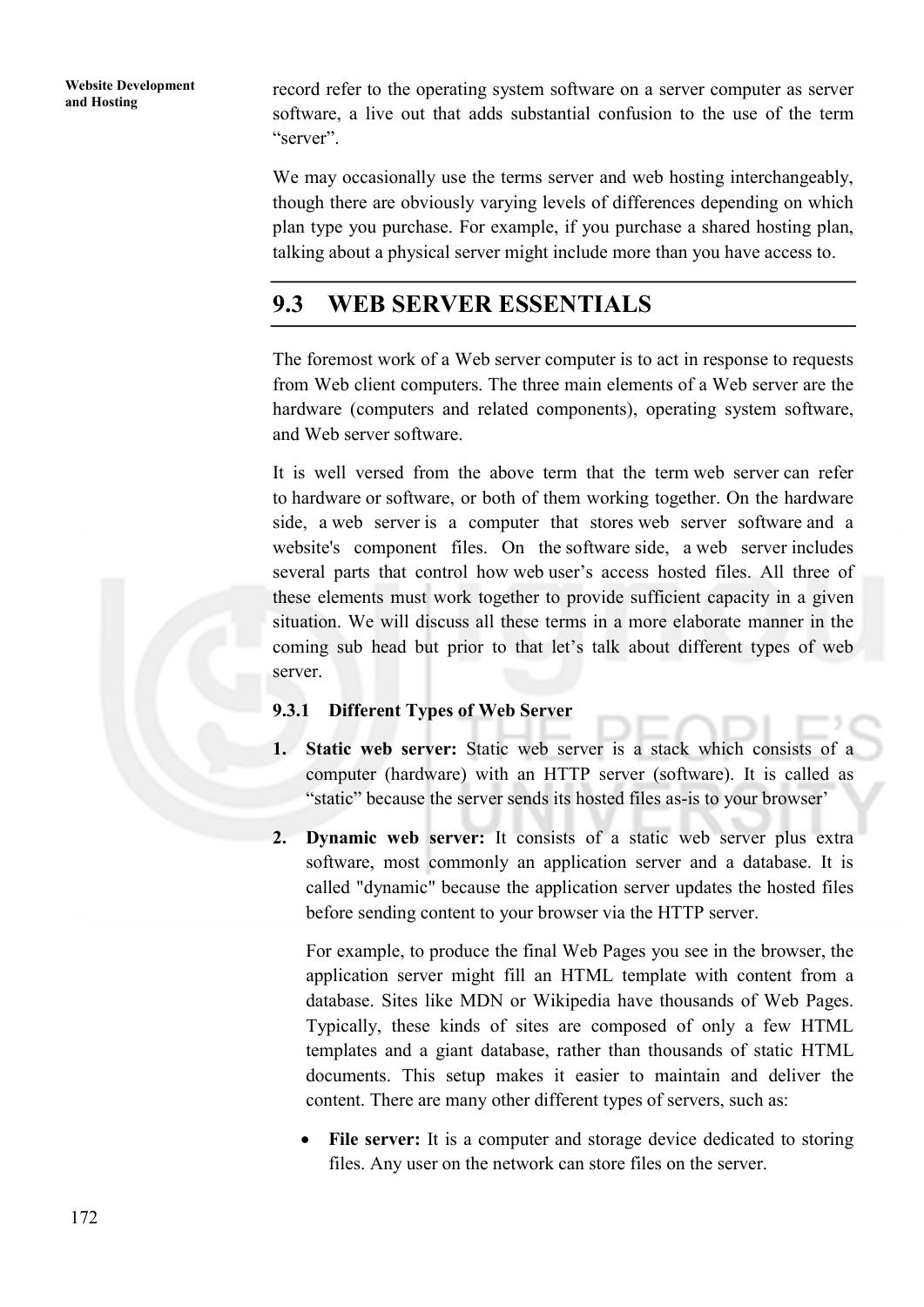- **Print server:** It is a computer that manages one or more printers and a network server is a computer that manages network traffic.
- **Database server:** It is a computer system that processes database queries.

### **9.3.2 Characteristics of a Web Server**

The web server has following characteristics:

- The primary function of a web server is to store, process and deliver web pages to clients.
- A web server can, in general, contain one or more websites.
- A web server processes incoming network requests over HTTP and several other related protocols.
- The web server process is an example of the client/server model.

## **9.3.3 Functioning of a Web Server**

The main job of a web server is to display the website content. If a web server is not exposed to the public and is used internally, then it is called Intranet Server. When anyone requests for a website by typing the URL or web address on a web browser's (like Chrome or Firefox) address bar (like www.economictimes.com), the browser sends a request to the Internet for viewing the corresponding web page for that address. A Domain Name Server (DNS) converts this URL to an IP Address (For example 192.168.216.345), which in turn points to a Web Server.

The Web Server is requested to present the content of the website to the user's browser. All websites on the Internet have a unique identifier in terms of an IP address. This Internet Protocol address is used to communicate between different servers across the Internet. These days, Apache server is the most common web server available in the market. Apache is open source software that handles almost 70 percent of all websites available today. Most of the web-based applications use Apache as their default Web Server environment. Another web server that is generally available is Internet Information Service (IIS).

#### **Check Your Progress A**

- **1. Fill in the blanks with appropriate words:** 
	- i) A ……………. is any computer used to present (or "serve") files or make programs available to other computers associated with it through a network (such as a LAN or a WAN).
	- ii) The foremost work of a Web server computer is to act in response to requests from ……………. computers.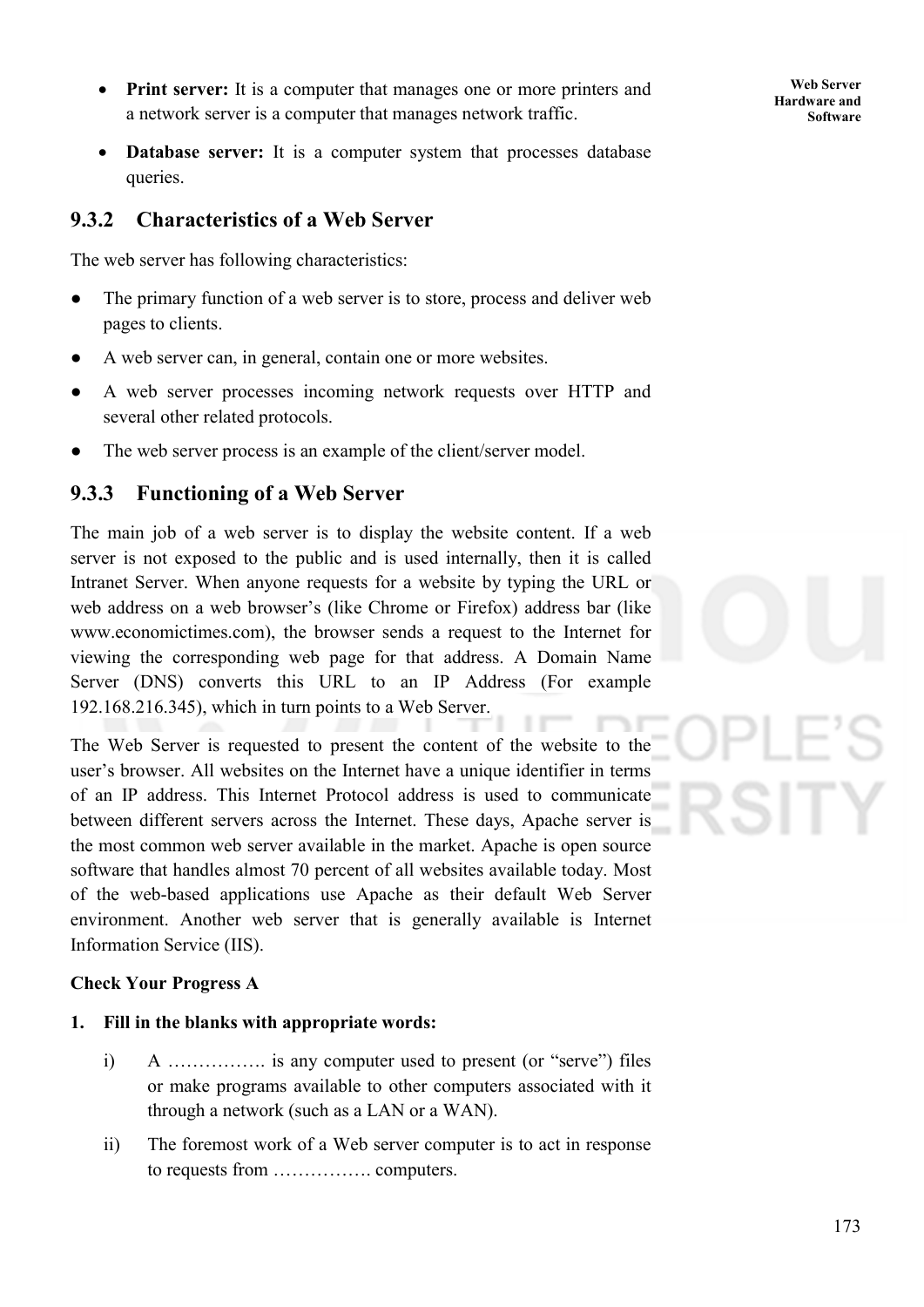| <b>Website Development</b><br>and Hosting | $\overline{111}$ ) | web server is a stack which consists of a computer<br>(hardware) with an HTTP server (software).                                                       |
|-------------------------------------------|--------------------|--------------------------------------------------------------------------------------------------------------------------------------------------------|
|                                           | iv)                | extra software, most commonly an application server and a<br>database.                                                                                 |
|                                           | V)                 | server is a computer and storage device dedicated to<br>storing files. Any user on the network can store files on the server.                          |
|                                           | 2.                 | State whether the following are true or false.                                                                                                         |
|                                           | $\ddot{1}$         | The three main elements of a Web server are the hardware<br>(computers and related components), operating system software,<br>and Web server software. |
|                                           | $\overline{11}$    | File server is a computer that manages one or more printers and a<br>network server is a computer that manages network traffic.                        |
|                                           | $\overline{111}$   | Print server is a computer system that processes database queries.                                                                                     |
|                                           | iv)                | Any computer can be turned into a Web server by installing server<br>software and connecting the machine to the Internet.                              |
|                                           | V)                 | Static web server is a stack which consists of a computer<br>(hardware) with an HTTP server (software).                                                |
|                                           | 3.                 | What is a server?                                                                                                                                      |
|                                           |                    |                                                                                                                                                        |
|                                           |                    |                                                                                                                                                        |
|                                           |                    |                                                                                                                                                        |
|                                           |                    |                                                                                                                                                        |
|                                           |                    |                                                                                                                                                        |
|                                           | 4.                 | What are the three elements of a web server?                                                                                                           |
|                                           |                    |                                                                                                                                                        |
|                                           |                    |                                                                                                                                                        |
|                                           |                    |                                                                                                                                                        |
|                                           |                    |                                                                                                                                                        |
|                                           |                    |                                                                                                                                                        |
|                                           | 9.4                | <b>Mail Server</b>                                                                                                                                     |

A mail server (sometimes also referred to an e-mail server) is a server that handles and delivers e-mail over a network, usually over the Internet. A mail server can receive e-mails from client computers and deliver them to other mail servers. A mail server can also deliver e-mails to client computers.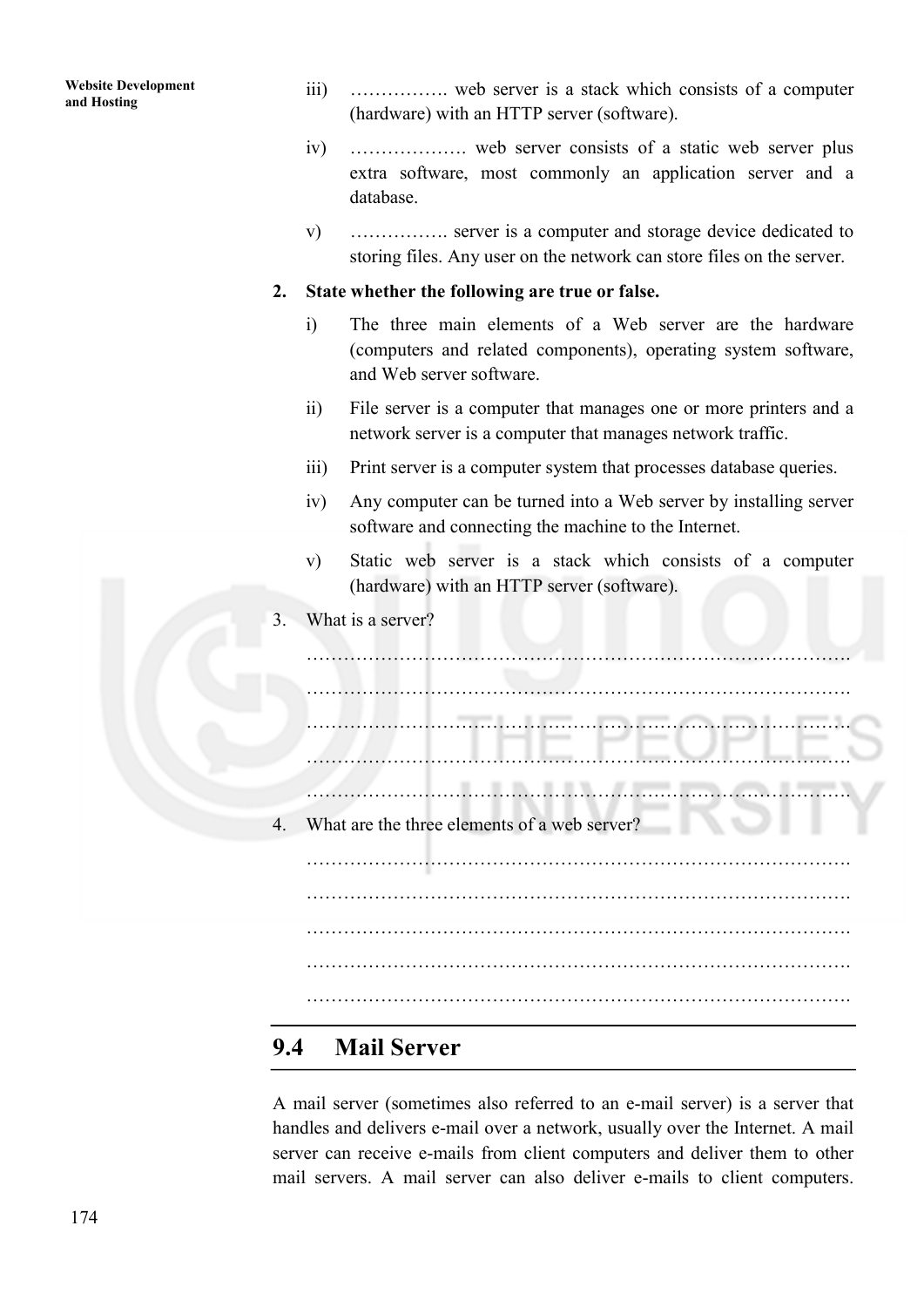Some examples of the most common free email servers and the format for their mail server addresses are given below:

- **AOL outgoing mail server server-** smtp.aol.com.
- **Outlook incoming mail servers servers-** eas.outlook.com or imap-mail.outlook.com or pop-mail.outlook.com.
- **Outlook outgoing mail servers servers-** smtp-mail.outlook.com.

An email server (or mail server) is a digital postal service. It is a machine or application responsible for handling messages. In other words, an email server receives and delivers emails.

So, when you send an email, your message usually goes through a series of application responsible for handling messages. In other words, an email server receives and delivers emails.<br>So, when you send an email, your message usually goes through a series of email servers until it reaches the reci that it looks simple, but there is a great deal of complexity behind sending and receiving emails. To avoid confusion, it is important to be clear that the term email server can have different meanings depending on the context. Sometimes an email server can mean a computer or a machine that has a complete system that includes different services or applications. times, the term email server can be used precisely as a synonym for some of these services or applications. eceiving emails. To avoid confusion, it is important to be clear that the email server can have different meanings depending on the context.<br>times an email server can mean a computer or a machine that has a<br>lete system tha

## **9.4.1 Types of E-mail Server mail Server**

When we use the term email server in the sense of services or applications, we can separate email servers into 2 main categories: outgoing email servers and incoming email servers. I. Superstand incoming email servers into 2 main categories: outgoing email servers<br> **1. SMTP:** Outgoing email servers are called SMTP servers. SMTP stands

for Simple Mail Transfer Protocol. It is a set of communication guidelines that allow software to transmit an electronic mail over the internet. It is a program used for sending messages to other computer users based on e-mail addresses. delines that allow software to transmit an electronic mail over the ernet. It is a program used for sending messages to other computer rs based on e-mail addresses.



**Figure 9. 9.2: SMTP Servers** 

- **2. POP3:** Incoming email servers are known by the acronyms POP3 (Post Office Protocol). In computing, the Post Office Protocol is an application-layer Internet standard protocol used by email clients to **POP3:** Incoming email servers are known by the acronyms POP3 (Post Office Protocol). In computing, the Post Office Protocol is an application-layer Internet standard protocol used by email clients to retrieve e-mail from common use.
- **3. IMAP (Internet Message Access Protocol):** IMAP (Internet Message Access Protocol) is a standard email protocol that stores email messages 175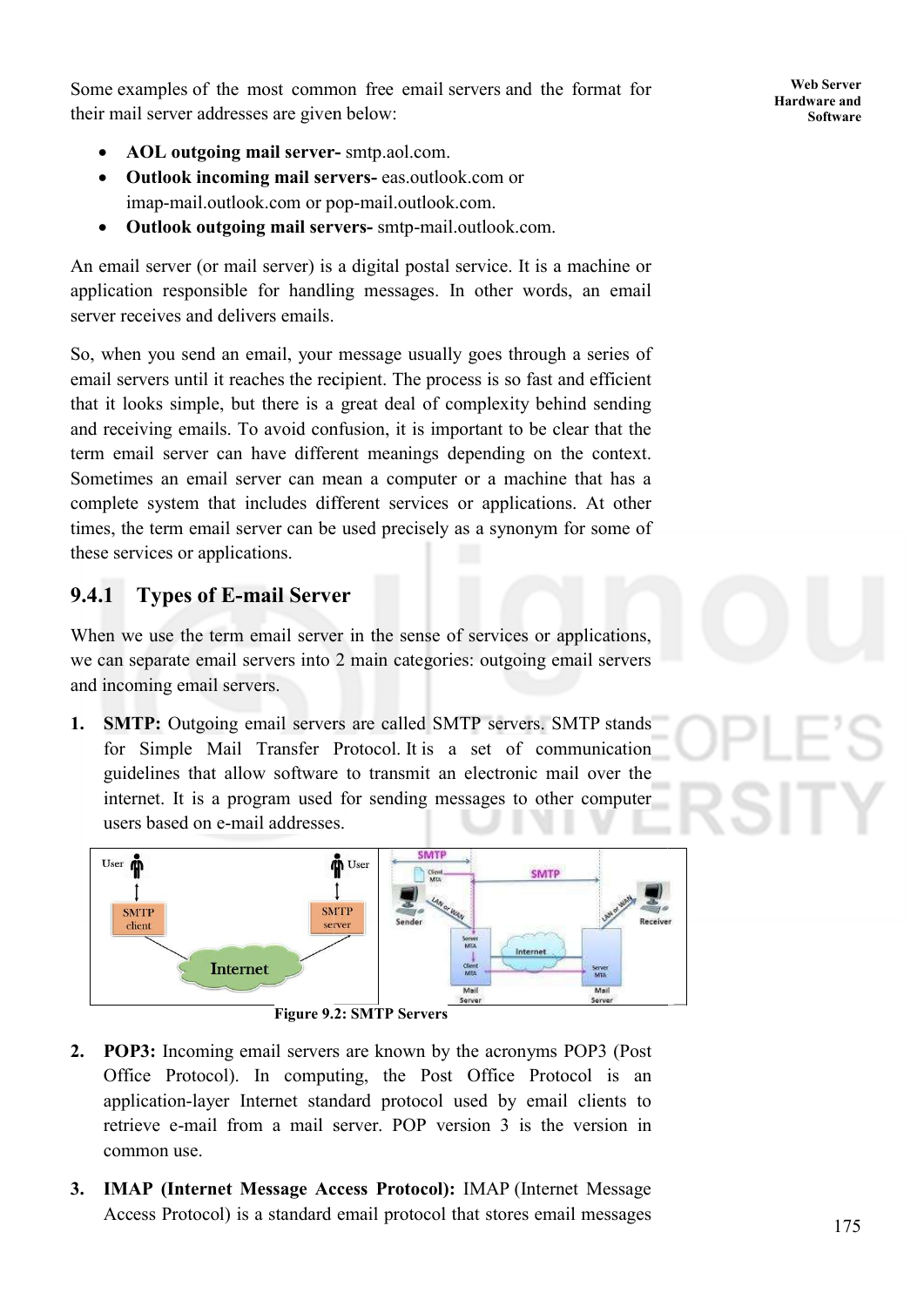on a mail server, but allows the end user to view and manipulate the messages as though they were stored locally on the end user's computing device(s).

In general, IMAP is more complex and flexible than POP3. With IMAP, messages are stored on the server itself. While with POP3, messages are usually kept on the device, that is, on your computer or cell phone.

## **9.4.2 Process of sending E-mails**

To facilitate understanding, we have created a basic step-by-step process for sending email. It is a very simplified version, but it allows you to understand how an email is sent and delivered.

**Step 1: Connecting to the SMTP server:** When you send an email, your email service or provider, such as Gmail, Exchange, Office 365, and Zimbra, will connect to the SMTP server. That SMTP server is connected to your domain and has a specific address, such as smtp.gatefy.com. or smtp.example.com. At this stage, your email service will provide the SMTP server with some important information, such as your email address, the message body, and the recipient's email address.

**Step 2: Processing the recipient's email domain:** After connecting to the STMP server it will now identify and process the recipient's email address. If you are sending an email to someone else in your company, that is, to the same domain, the message will be directed directly to the IMAP or POP3 server. Otherwise, if you are sending the message to another company, for example, the SMTP server will need to communicate with that company's email server.

**Step 3: Identifying the recipient's IP:** At this stage, SMTP server will need to connect with DNS (Domain Name System) to find the recipient's server. The DNS works like a translation system. It will help to convert the recipient's domain into an IP address. By the way, the IP is a unique number that identifies a machine or server connected to the internet. SMTP needs IP to perform its function correctly, thus being able to direct the message to the recipient's server.

**Step 4: Delivering the email:** When the recipient receives the email, the SMTP checks the message and then directs it to the IMAP or POP3 server. The email then enters a queue and is processed until it is available for the recipient to access. There, now the email can be read.

# **9.5 OPERATING SYSTEM**

In our preceding course BCOS-183 we had elaborately defined the term Operating system. An Operating System (OS) is an interface between computer user and computer hardware. The foundational software on a server is the operating system. Commonly speaking, it is the basis on which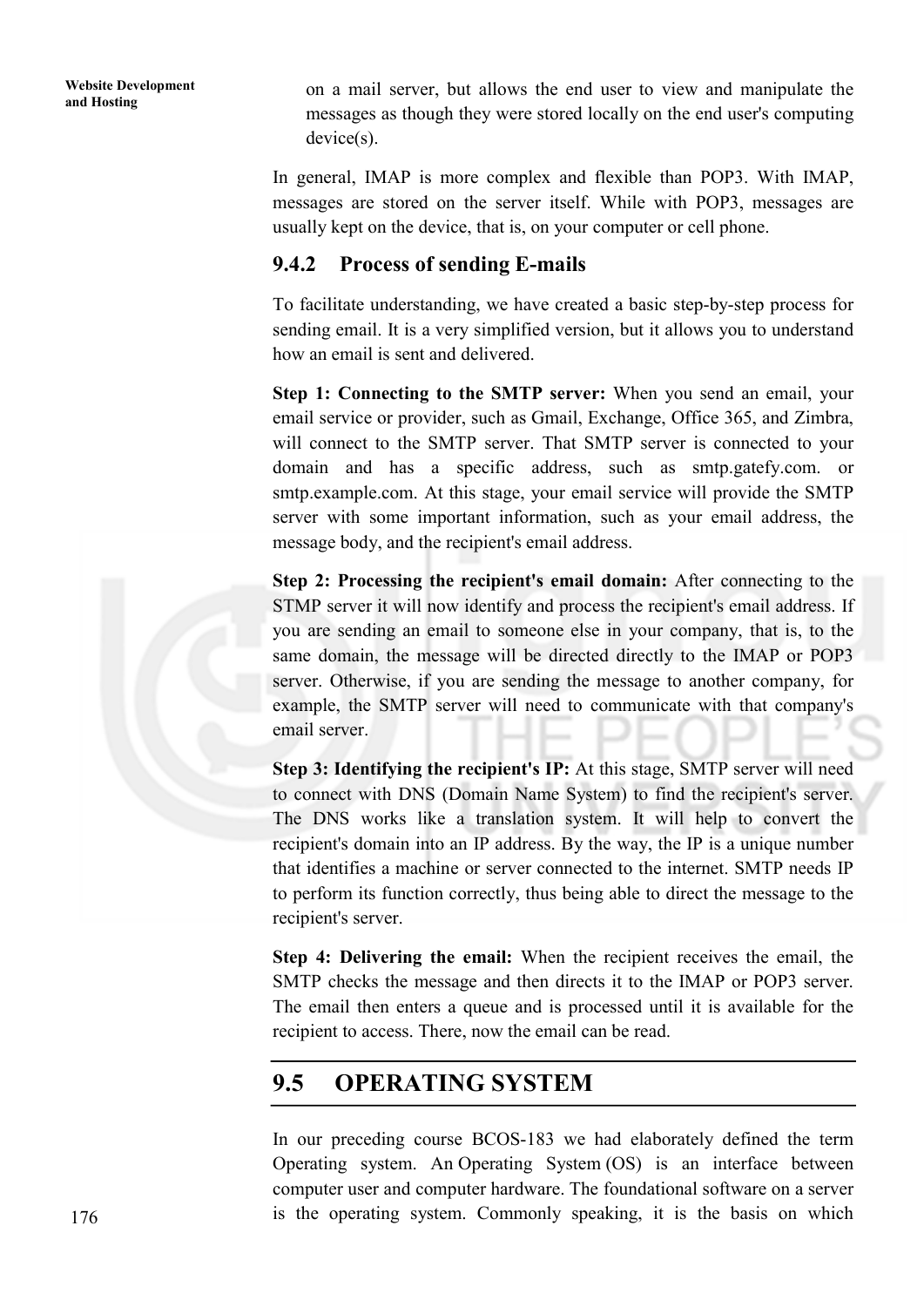everything else you use runs. Without an operating system, the server is just a collection of electronics that does not identify how to communicate with the rest of the humankind. An operating system is software which performs all the basic tasks like file management, memory management, process management, handling input and output, and controlling peripheral devices such as disk drives and printers. A web Server software must match with Operating System. Windows systems are usually used only by those who aim to use and therefore, to choose which Operating System to use, one must know about the Web Server software they choose. There are two types of operating systems commonly used for web servers, Windows and Linux/Unix.

## **9.5.1 Windows**

Microsoft Windows, commonly referred to as Windows, is a group of several proprietary graphical operating system families, all of which are developed and marketed by Microsoft. Each family caters to a certain sector of the computing industry. If you use The Official Microsoft ASP.NET Site, MS SQL or Access databases you need Windows hosting because those technologies are not available on other platforms. The support for traditional Asp is better on Windows and ColdFusion hosting is most common on Windows servers, even though ColdFusion runs just as nice on Linux. On the downside, Windows servers are more exposed to viruses and hacker attacks. Windows hosting is also more expensive, and Windows servers tend to crash a bit more often. Windows also takes more server resources than Linux, resulting in fewer hosting accounts on each server and higher prices.



**Figure 9.3: Windows**

## **9.5.2 Linux**

With Linux, one get a stable server platform with high security and no threatening viruses. Linux is free, and does not take as much server resources as Windows, so Linux hosting is cheaper.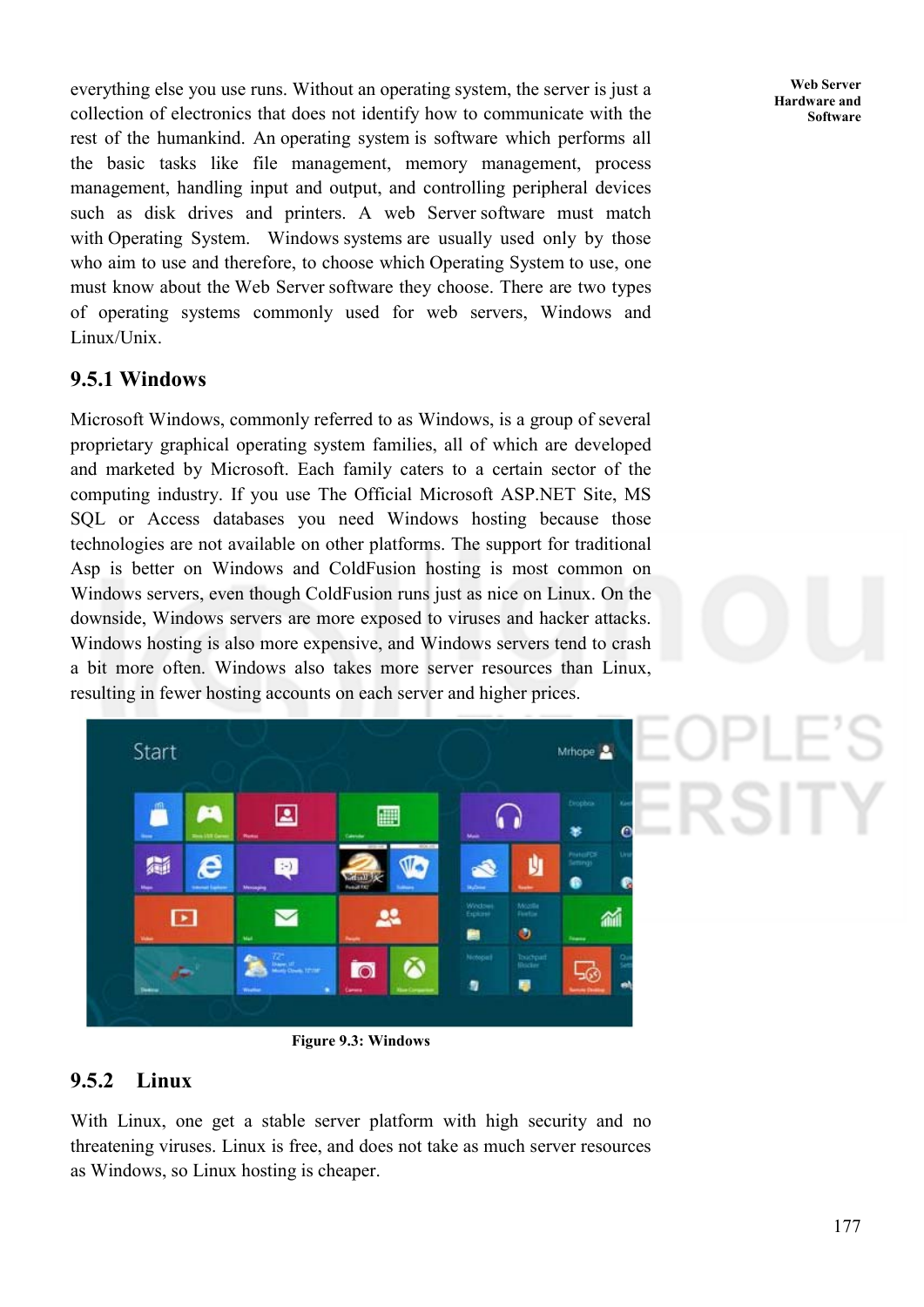

**Figure 9.4: Linux** 

It provides a good selection of scripting languages (most are also supported by Windows servers). The most common database solution for Linux is MySQL, which also is open source and works great. PostGreSQL is on its way to Windows, but not quite there yet. And with the great selection of free online resources, Linux hosting is the best choice for most self-taught webmasters and businesses too. Ubuntu or Fedora was the most common choice.

## **9.5.3 Linux vs. Windows**

Those seeking to privately operate a web server or rent one as a part of a web-hosting package through a provider are often confronted with a seemingly age old question: Linux or Windows? These two operating systems have dominated the web-hosting market for years and compete today for digital hegemony, with Linux maintaining a noticeable lead.

Due to the minimal differences between the two systems in terms of functions and applications, making a decision sometimes proves to be no easy feat. Taking a closer look at Windows and Linux is a task worth its while and allows users to more clearly understand the different advantages of both systems. Most of the time, such comparisons come down to a question of compatibility for applications. Looking into these various differences between Windows and Linux are stated below:

| S. No | <b>Windows</b>                                            | Linux                                                             |  |
|-------|-----------------------------------------------------------|-------------------------------------------------------------------|--|
| 1.    | It is a closed source software                            | It is a open source software                                      |  |
| 2.    | It is a cost software                                     | It is a free software                                             |  |
| 3.    | It is less efficient                                      | It is more efficient in comparison                                |  |
| 4.    | It is not customizable                                    | It can be customized according to the<br>needs                    |  |
| 5.    | Windows provides less security in<br>comparison to Linux. | provides more<br>Linux<br>security<br>in<br>comparison to Windows |  |
| 6.    | It has high hardware cost                                 | It has low hardware cost                                          |  |
| 7.    | Windows does not provide much<br>efficiency in hacking.   | It is widely used in hacking purpose-<br>based systems            |  |

**Table 9.1: Comparison between Windows and Linux**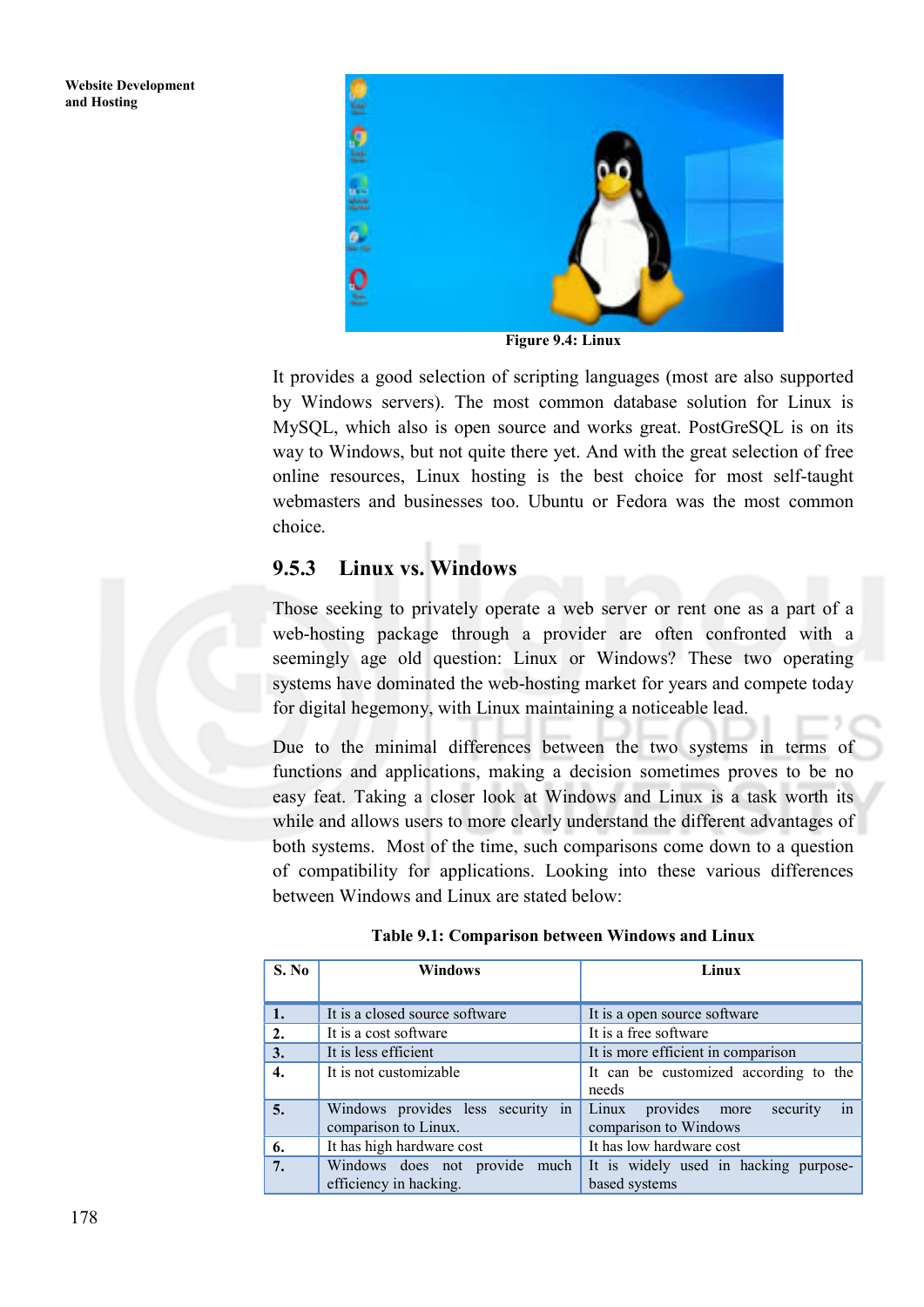## **9.6 WEB SERVER HARDWARE**

1989, the first web server, known as CERN http, was created, along with a browser called World Wide Web. As we know that a web server is software and hardware that uses HTTP (Hypertext Transfer Protocol) and other protocols to act in response to client requests made over the World Wide Web. The foremost situation of a web server is to exhibit website content through storing, processing and delivering web pages to users. Besides HTTP, web servers also hold up SMTP (Simple Mail Transfer Protocol) and FTP (File Transfer Protocol), used for email, file transfer and storage. If we go more into the relevance of a topic which focuses on a hardware perspective, it is a web server that stores web server software and a website's component files.

## **9.6.1 Meaning of Hardware Servers**

A hardware server is the actual computer that stores the website data and delivers it to site visitors when they demand it by click on the website. These big computers are housed in datacenters that are manned by a gamut of security squad and other security measures such as video surveillance, CCTV monitoring in brick-and-mortar mode or cloud mode.

Planning for hardware capability necessitate focusing on the whole lot from server frame to network card, everything from making an accurate estimate of how much physical space one need to logical space and the connection infrastructure.

There is a big role of web server hardware as it facilitates in connecting to the internet and allows data to be exchanged with other connected devices, while web server software controls how a user accesses hosted file. Thus, for a very small company either it could be MSME, SME, a single computer can control the HTTP server along with an FTP server for file downloads, an SMTP server for email and other Internet-related functions. In a large company which has a multiple location and has cross border business, every service would run in one or more dedicated servers, and a gigantic website may require hundreds of servers to switch through Web hosting and cloud computing.

The three main hardware components to consider when choosing a web server are the CPU or processor, memory (RAM) and hard drive (storage). However, it is also important to consider other factors such as bandwidth, reliability, security, support, backups and other issues that help your server to run efficiently.

## **9.6.2 Hardware used in Web Servers**

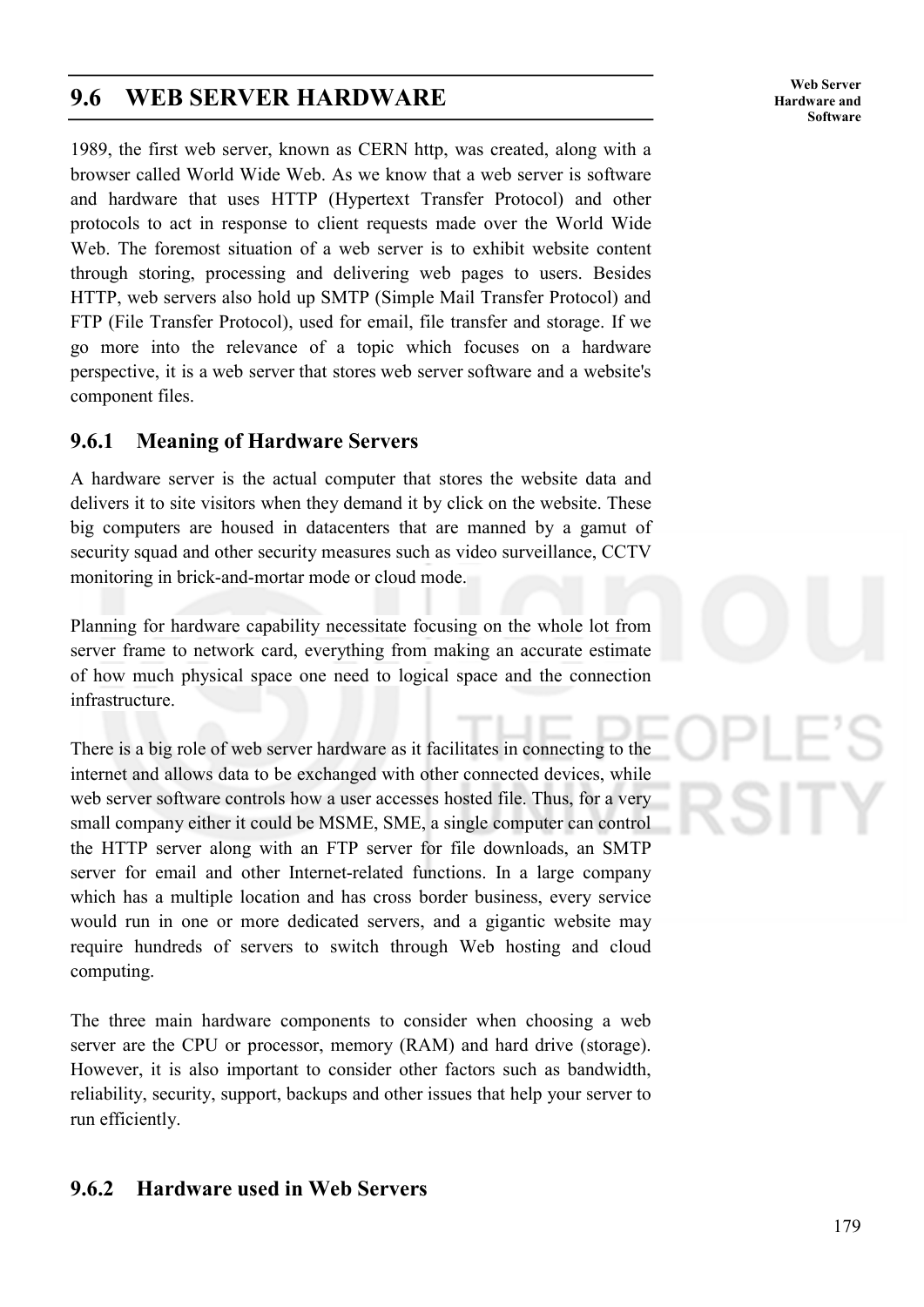**Website Development and Hosting**

A static web server, or stack, consists of a computer (hardware) with an HTTP server (software). We identify it "static" for the reason that the server sends its hosted files as-in to your browser. A dynamic web server consists of a static web server plus extra software, most frequently an application server and a database.

| Table 7.2. Hardware Specifications for web Server                                         |                                                          |                                                         |  |  |  |  |  |
|-------------------------------------------------------------------------------------------|----------------------------------------------------------|---------------------------------------------------------|--|--|--|--|--|
| Large                                                                                     | Medium                                                   | <b>Small</b>                                            |  |  |  |  |  |
| 7500<br><b>Supports</b><br>t <sub>o</sub><br>$\mathbf{u} \mathbf{p}$<br>concurrent users. | 1000<br><b>Supports</b><br>up<br>to<br>concurrent users. | 400<br><b>Supports</b><br>up<br>to<br>concurrent users. |  |  |  |  |  |
| 1 TB of disk space for cache                                                              | 500 GB of disk space for<br>cache                        | 200 GB of disk space for<br>cache                       |  |  |  |  |  |
| 16 CPU cores                                                                              | 12 CPU cores                                             | 8 CPU cores                                             |  |  |  |  |  |
| 64 GB RAM                                                                                 | 32 GB RAM                                                | 16 GB RAM                                               |  |  |  |  |  |

**Table 9.2: Hardware Specifications for Web Server** 

## **9.7 WEB SERVER SOFTWARE**

A web server software that uses HTTP (Hypertext Transfer Protocol) and other protocols to respond to client requests made over the World Wide Web. A web server software, dedicated to running this software, which can gratify client requests on the World Wide Web. Web servers can repeatedly be found embedded in devices such as printers, routers, webcams and serving only a local network.

On the software side, a web server includes several parts that control how web user's access hosted files. At a minimum, this is an HTTP server. An HTTP server is software that understands URLs (web addresses) and HTTP (the protocol your browser uses to view web pages). An HTTP server can be accessed through the domain names of the websites it stores, and it delivers the content of these hosted websites to the end user's device.



**Figure 9.5: Web server and Browser** 

The web server may then be used as a part of a system for monitoring or administering the device in question. This typically means that no other software has to be installed on the client computer since only a web browser is obligatory (which now is incorporated with most operating systems). These web pages are more often than not static content that includes HTML documents, images, style sheets, tests etc. Apart from HTTP, a web server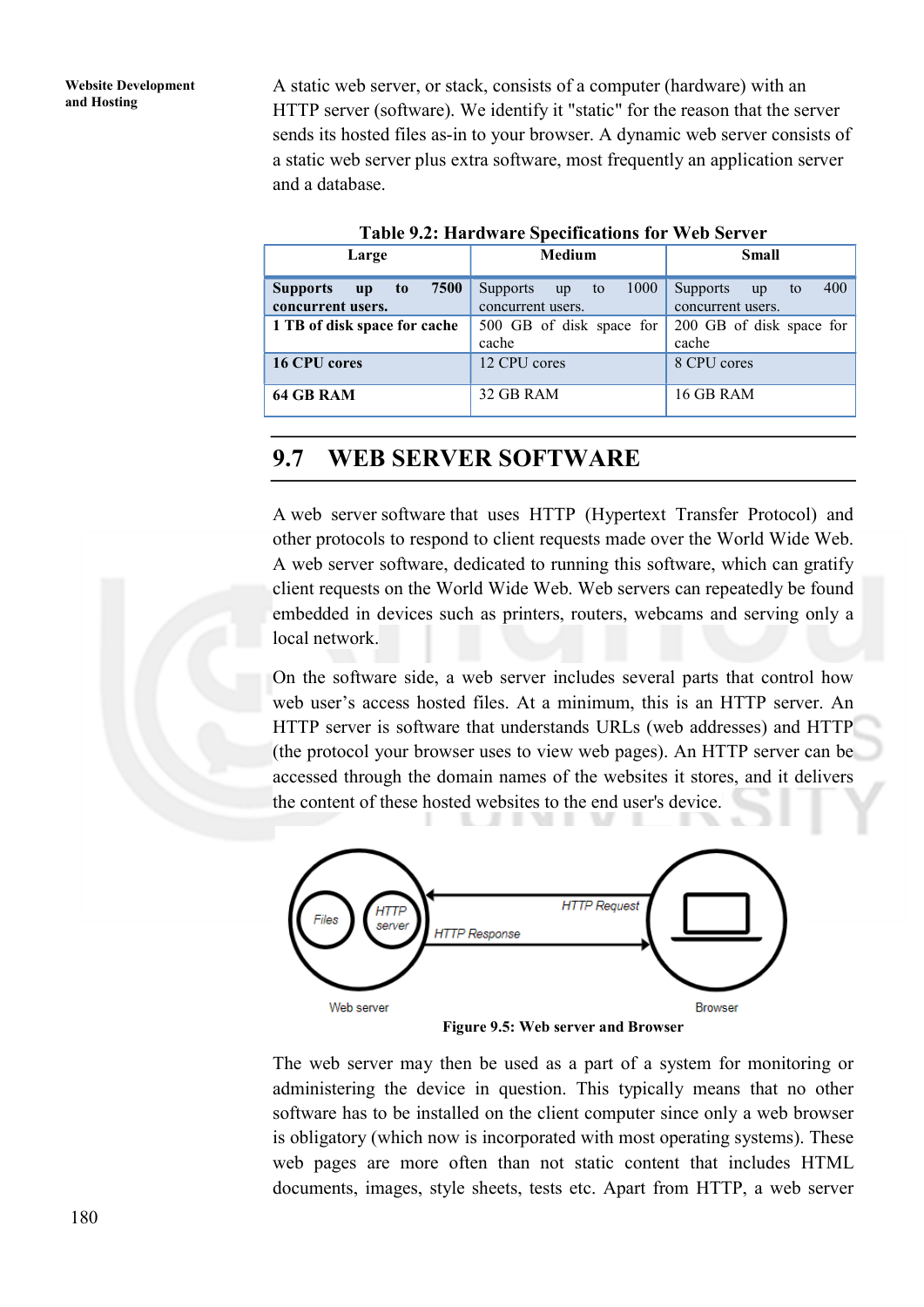also supports SMTP (Simple Mail transfer Protocol) and FTP (File Transfer Protocol) protocol for emailing and for file transfer and storage.

*Web Stone is popular benchmarking software that measures performance on various types of Web pages (static and dynamic) such as:* 

- **HTML:** This is the standard static Web page containing only HTML tags.
- **CGI:** Common Gateway Interface or CGI protocol causes the Web server to run another program and return the result to the Web server.
- **API:** Application Programming Interface or API is a set of protocols that uses "multithreading" to handle user requests of the dynamic Web pages.

## **9.7.1 Features of Web Server Software**

Various features of web server software are explained below:

- **Client Request Processing:** A Web server processes client requests that are sent using HTTP protocol, both for static and dynamic pages
- **IP-Sharing or Virtual Server:** A Web server can work as many virtual Web servers, serving many businesses with individual domain names but all domains directing to the same IP address of the computer.
- **Logical File:** A Web server can have a logical file name corresponding to a physical file. The physical file may be in the same computer or in another computer, and also the logical name and the physical name do not have to be the same. The Web server translates a logical URL into a physical file address.
- **Security:** Web servers are located publicly on the Internet or privately in an organizational intranet, usually behind the firewalls. The public documents are configured to be viewed by anonymous users. For extranet users, the files and folders are configured for validation of username and password. Access controls provide or deny access to files based on the username or by extranet company URL. Web servers allow processing digital certificates and private/public key pairs and also support Secure Socket Layer (SSL)
- **Site Management:** Web server provides tools to manage multiple Web sites, file security, virtual file, and log file analysis Administration of a Web server can be performed from a remote computer in the network Administrators can grant or deny Web access to individual computers, groups of computers, or entire domains. Administrators can stop and restart all Web services without stopping and restarting the computer Site management also include authoring tools such as Microsoft Front page 2000.
- Application Development: Application development includes Web editors and extensions to produce Web pages – either static or dynamic.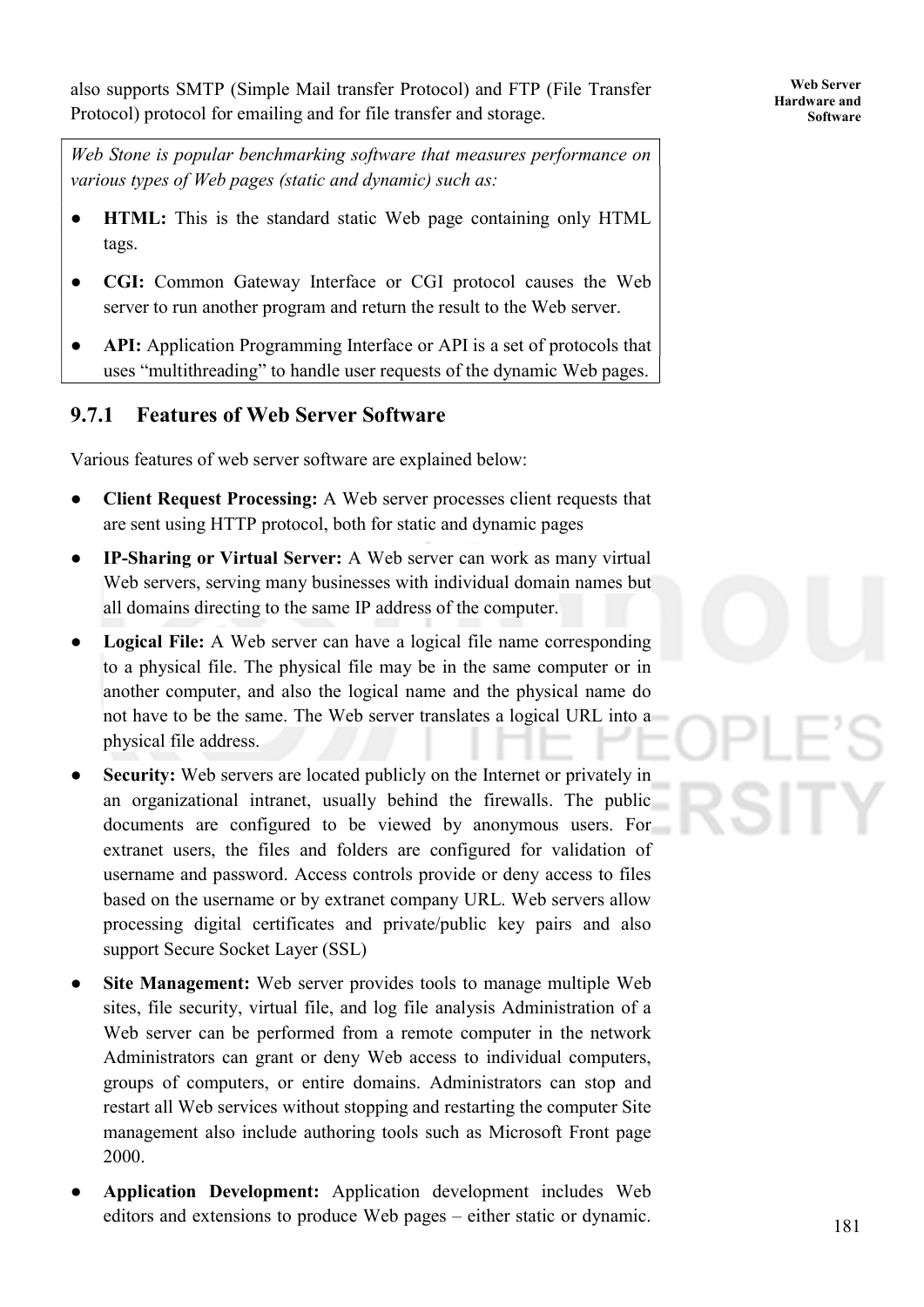These include HTML editors such as FrontPage for static Web pages for dynamic Web pages, there are protocols such as Common Gateway Interface (CGI), Application programming Interface (API), and Active Server Pages (ASP) that are used by programs such as Java, C++, and VBScript to develop dynamic Web pages.

# **9.8 APPLICATION SERVER SOFTWARE**

An application server is a server particularly designed to run applications. The "server" includes both the hardware and software that make available an environment for programs to run. Application servers are used for countless purposes such as, running web applications, hosting a hypervisor that manages virtual machines, etc. The various types of application software are explained below:

- 1. **IBM Server:** Power Systems is a family of server computers from IBM that are based on its POWER processors. These accelerated computing servers are built for modern analytics, high-performance computing HPC, and Artificial intelligence (AI).
- 2. **NGINX:** NGINX Unit is a dynamic application server, capable of running beside NGINX Plus and NGINX Open Source or standalone. NGINX Unit supports a RESTful JSON API, deploys configuration changes without service disruptions, and runs apps built with multiple languages and frameworks. Designed from scratch around the needs of your distributed applications, it lays the foundation for your service mesh.
- 3. **Tomcat:** Tomcat 3.x can be remotely caused to crash or shut down by a connection sending the right sequence of bytes to the AJP12 protocol port (TCP 8007 by default). Tomcat 3.x users are advised to ensure that this port is adequately firewalled to ensure it is not accessible to remote attackers. There are no plans to issue an update to Tomcat 3.x for this issue
- 4. **IIS 7.5:** Internet Information Services is extensible web server software created by Microsoft for use with the Windows NT family. IIS supports HTTP, HTTP/2, HTTPS, FTP, FTPS, SMTP and NNTP.
- 5. **vCenter Server:** vCenter Server is the centralized management utility for VMware, and is used to manage virtual machines, multiple ESXi hosts, and all dependent components from a single centralized location. VMware vMotion and svMotion require the use of vCenter and ESXi hosts.
- 6. **Oracle WebLogic:** Oracle WebLogic Server is a Java EE application server currently developed by Oracle Corporation. Oracle acquired WebLogic Server when it purchased BEA Systems in 2008.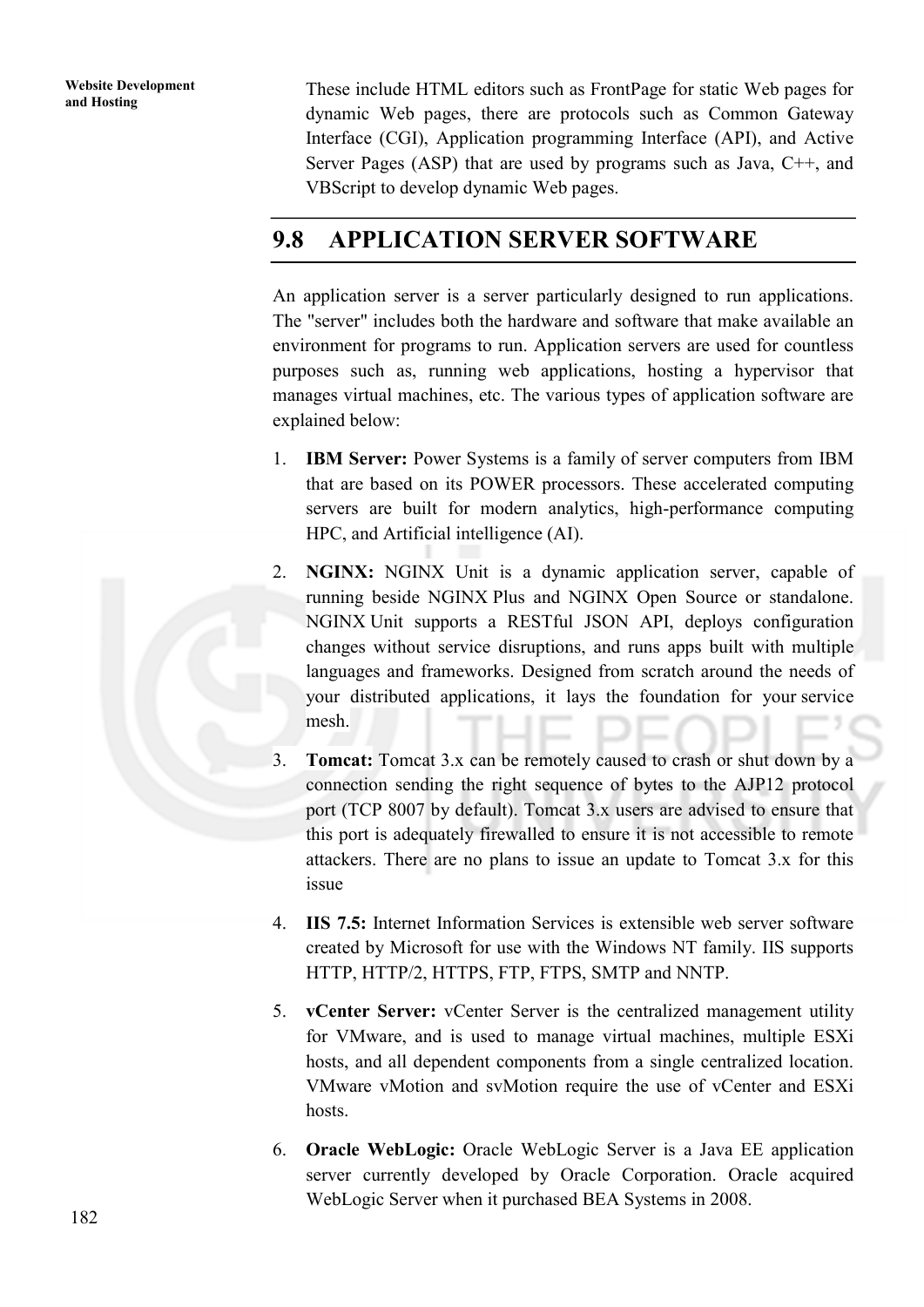- 7. **LiteSpeed Web Server:** LiteSpeed Web Server is proprietary web server software. It is the 5th most popular web server, estimated to be used by 6.4% of websites as of April 2020. LSWS is developed by privately held LiteSpeed Technologies
- 8. **Apache:** Apache Tomcat is an open-source application server that executes Java Servlets, renders and delivers web pages that include JavaServer Page code, and serves Java Enterprise Edition (Java EE) applications. Released in 1998, Tomcat is the most widely used opensource Java application server.

# **9.9 WEB SERVER & APPLICATION SERVER**

Despite the contrast implied by "application server vs. web server," on the Internet the two types of server are usually deployed together for a common purpose: fulfilling user requests for content from a website. There are no standard documents that define the properties of web servers and application servers, but let's look at how the terms are commonly understood.

A web server's fundamental job is to accept and fulfill requests from clients for static content from a website (HTML pages, files, images, video, and so on). The client is almost always a browser or mobile application and the request takes the form of a Hypertext Transfer Protocol (HTTP) message, as does the web server's response.



**Figure 9.6: Web Server and App server** 

An application server's fundamental job is to provide its clients with access to what is commonly called business logic, which generates dynamic content; that is, it's code that transforms data to provide the specialized functionality offered by a business, service, or application. An application server's clients are often applications themselves, and can include web servers and other application servers. Communication between the application server and its clients might take the form of HTTP messages, but that is not required as it is for communication between web servers and their clients. Many other protocols are popular, including the variants of CGI.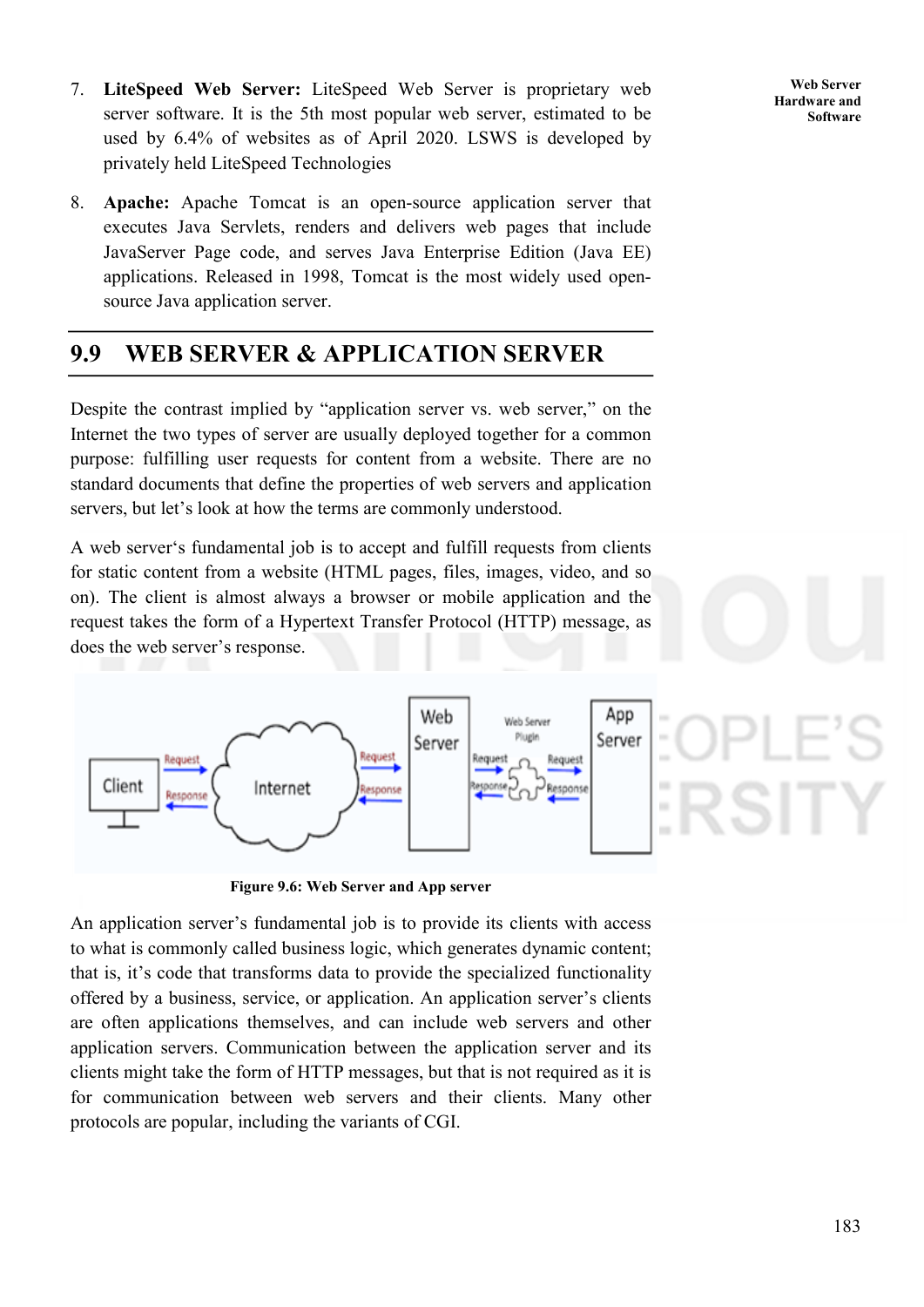# **Website Development**

#### **and Hosting Table 9.2: Difference between Web server and Application server**

| S.NO             | <b>Web Server</b>                                          | <b>Application Server</b>                                                                                         |
|------------------|------------------------------------------------------------|-------------------------------------------------------------------------------------------------------------------|
| 1.               | It is a server that handles HTTP<br>protocol.              | It is a server that exposes business logic to<br>client applications through various protocols<br>including HTTP. |
| 2.               | to serve web-based<br>It is used<br>applications.          | It is used to serve web-based applications<br>and enterprise-based applications.                                  |
| 3.               | It encompasses web containers only.                        | It encompasses Web container as well as<br>EJB container.                                                         |
| $\overline{4}$ . | It is useful or fitted for static content.                 | It is fitted for dynamic content.                                                                                 |
| 5.               | It consumes or utilize less resources.                     | It utilizes more resources.                                                                                       |
| 6.               | These arrange the run environment<br>for web applications. | These arrange the run environment for<br>enterprise applications.                                                 |
| 7.               | In web servers, multithreading is not<br>supported.        | In the application server, multithreading is<br>supported.                                                        |
| 8.               | Their capacity is<br>than<br>lower<br>application server.  | Their capacity is higher than web server.                                                                         |
| 9.               | In web servers, HTML and HTTP<br>protocols are used.       | In application servers, GUI as well as HTTP<br>and RPC/RMI protocols are used.                                    |

# **9.10 WEB SITE AND INTERNET UTILITY PROGRAMS**

To run any software and work on different programs, on a computer system, one needs the operating system to work smoothly. Utility programs, as the name suggests not only help in executing various crucial tasks for the operating system but also help in overall maintenance of the system. Utility software helps to manage, maintain and control computer resources. Examples of utility programs are antivirus software, backup software and disk tools. A device driver is a computer program that controls a particular device that is connected to the computer. There are many programs that are used with Web server software. Some of these programs are on the server, while some are on the computer being used by the Web designer. One of the most used Internet utility programs is e-mail. Electronic mail (e-mail) is a process, by which digital information can be sent, received, forwarded, and stored using telecommunications networks. Using the Internet, e-mail can be transmitted outside of corporate networks. Messages can also be sent to bulletin boards.

#### **About Utility Program**

Utility program is a system application that executes a specific task, generally pertaining to optimal maintenance or operation of the system resources. Operating systems such as Windows, macOS and Linux come with their own set of utility programs to maintain and execute different utility functions such as formatting, compressing, scanning, exploring and much more. Utility programs also assist with the management of computer functions, resources and files. one can ensure complete password protection and keep systems virus free using different utility programs.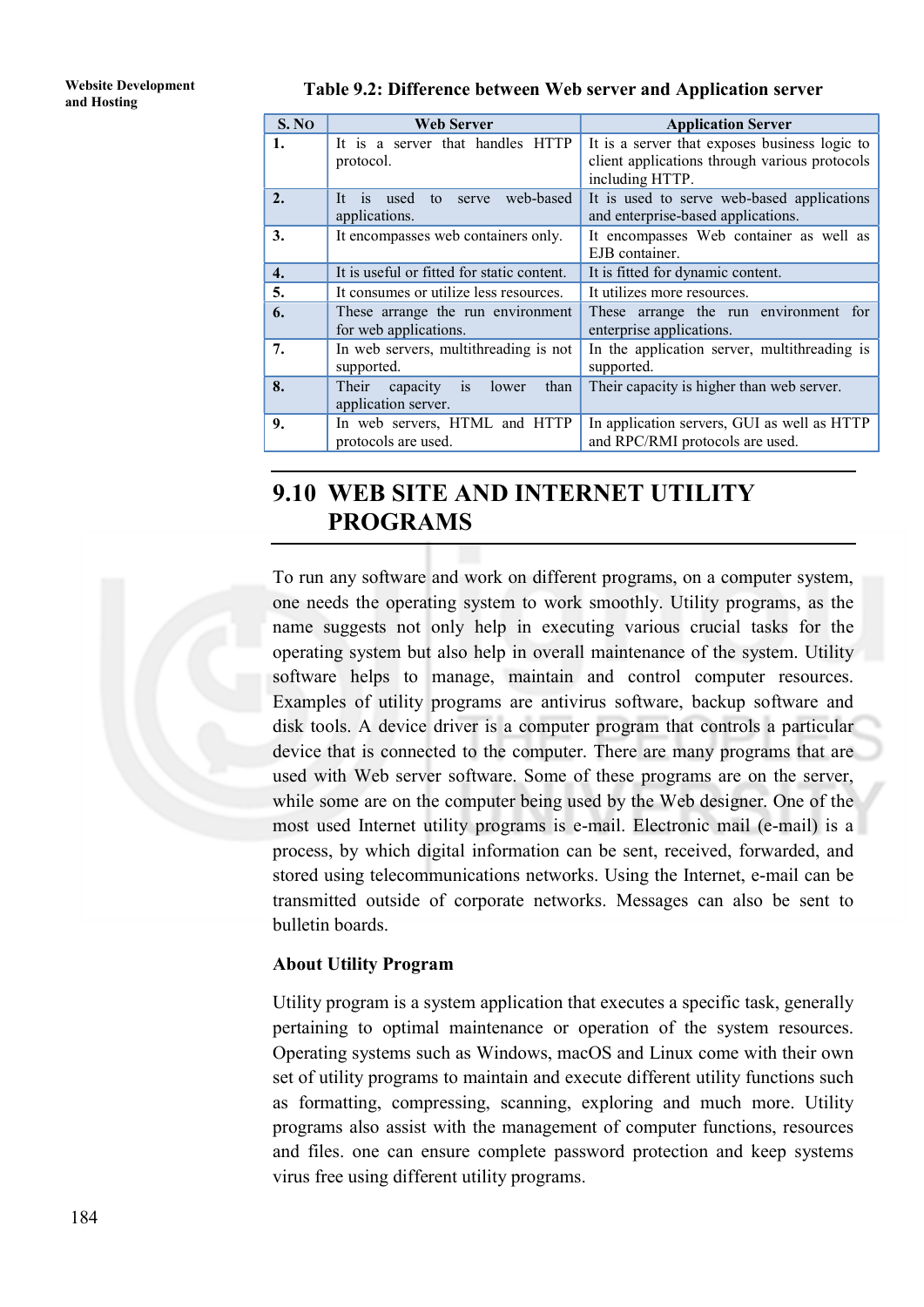#### **Web Server Hardware and Software**

#### **9.10.1 Types of Utility Programs**

Various functions are executed by a utility program to make the system's operations smoother and more efficient. Overall, utility programs can be broadly categorized into four parts:

- **1. System Utilities:** Some of the system utility programs are memory manager, antivirus and firewall, registry checker and cleaner, package installer and explorer. Also, with the help of such system utility programs, users can execute functions that are crucial for smooth running of an operating system.
- **2. File Management Utilities:** File management utilities include tools such as data archives, software backup tools, file compression tools and managers. With the help of these, users can manage their data in the form of files and folders. These utilities help users to sort out, store and categories files according to the requirement.
- **3. Storage Device Management Utilities:** Storage device management utility programs provide solutions for enhancing disk capacity, such as disk clean-up, partition management, formatting, disk space allocation, defragmentation, etc. With the help of this utility program, users can compartmentalize systems and external drives for efficient management of programs and files that are stored within.
- **4. Miscellaneous Utilities:** Apart from these three utility program categories, there are various other programs that help in managing business operations. Some of these programs include data generators, HTML checkers and hex editors, to name a few.

#### **Check Your Progress B**

- **1. Fill in the blanks with appropriate words:** 
	- i) An ……………. is an interface between computer user and computer hardware.
	- ii) ……………. is a group of several proprietary graphical operating system families, all of which are developed and marketed by Microsoft.
	- iii) Computer ……………. includes the physical parts of a computer, such as the case, central processing unit, monitor, mouse and others.
	- iv) ………………. is a server that exposes business logic to client applications through various protocols including HTTP.
	- v) ……………. utilities include tools such as data archives, software backup tools, file compression tools and managers.

#### **2. State whether the following are true or false.**

i) Windows server is more exposed to viruses and hacker attacks.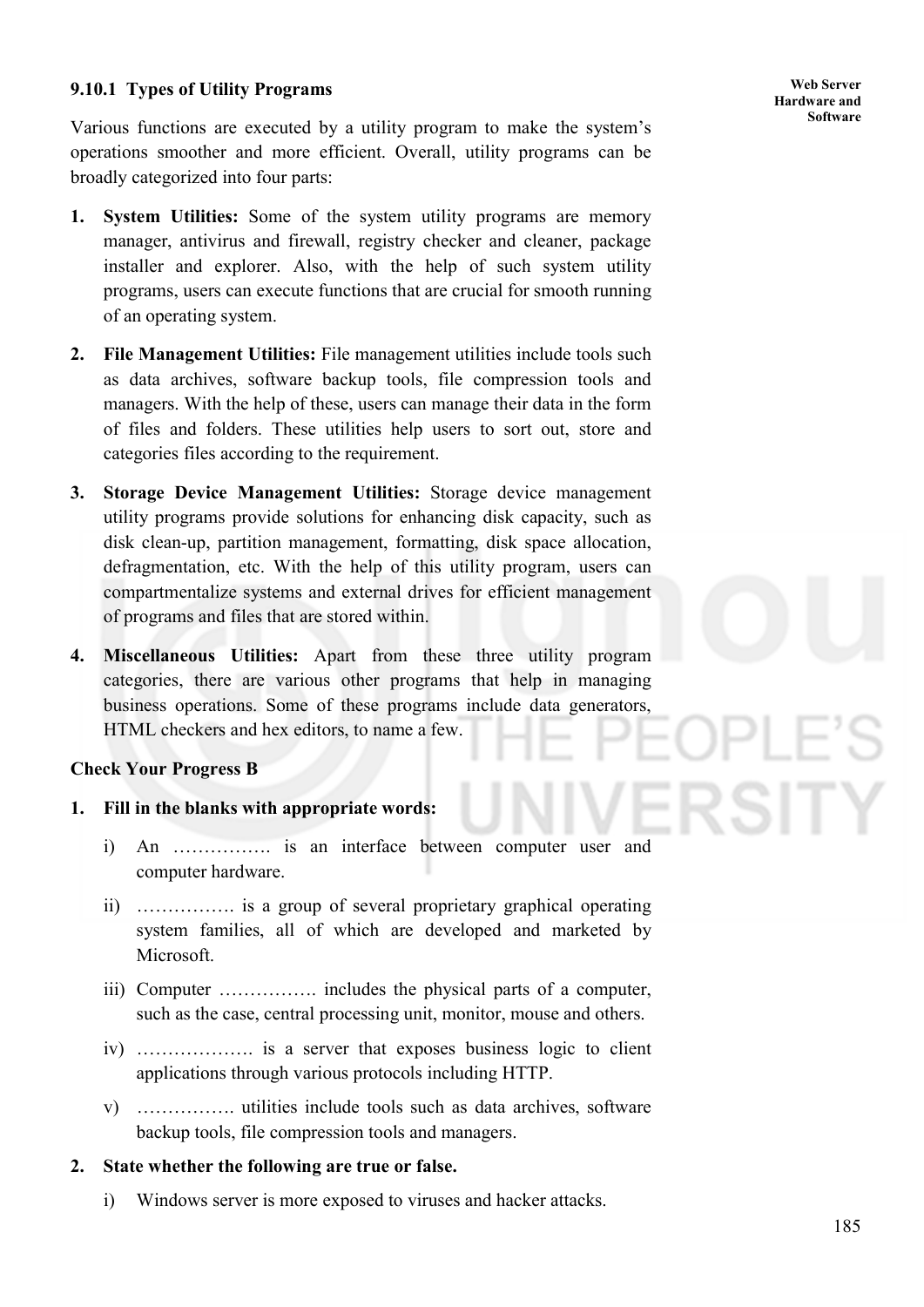- ii) A web server is software and hardware that uses HTTP (Hypertext Transfer Protocol) and other protocols to respond to client requests made over the World Wide Web.
- iii) Web server encompasses Web container as well as EJB container.
- iv) Utility program is a system application that executes a specific task, generally pertaining to optimal maintenance or operation of the system resources.
- v) With the help of file management utility programs, users can execute functions that are crucial for smooth running of an operating system.
- 3. What is an electronic mail?

……………………………………………………………………………. …………………………………………………………………………….

…………………………………………………………………………….

…………………………………………………………………………….

4. What are the four types of utility programs?

……………………………………………………………………………. ……………………………………………………………………………. …………………………………………………………………………….

# **9.11 LET US SUM UP**

A server is any computer used to present (or "serve") files or make programs available to other computers associated with it through a network (such as a LAN or a WAN). In computing, a server is a piece of computer hardware or software (computer program) that endows with functionality for other programs or devices, called "clients".

The foremost work of a Web server computer is to act in response to requests from Web client computers. The three main elements of a Web server are the hardware (computers and related components), operating system software, and Web server software.

An Operating System (OS) is an interface between computer user and computer hardware. The foundational software on a server is the operating system. Commonly speaking, it's the basis on which everything else you use runs. There are two types of operating systems commonly used for web servers, Windows and Linux/Unix. Computer hardware includes the physical parts of a computer, such as the case, central processing unit, monitor, mouse, keyboard, computer data storage, graphics card, sound card, speakers and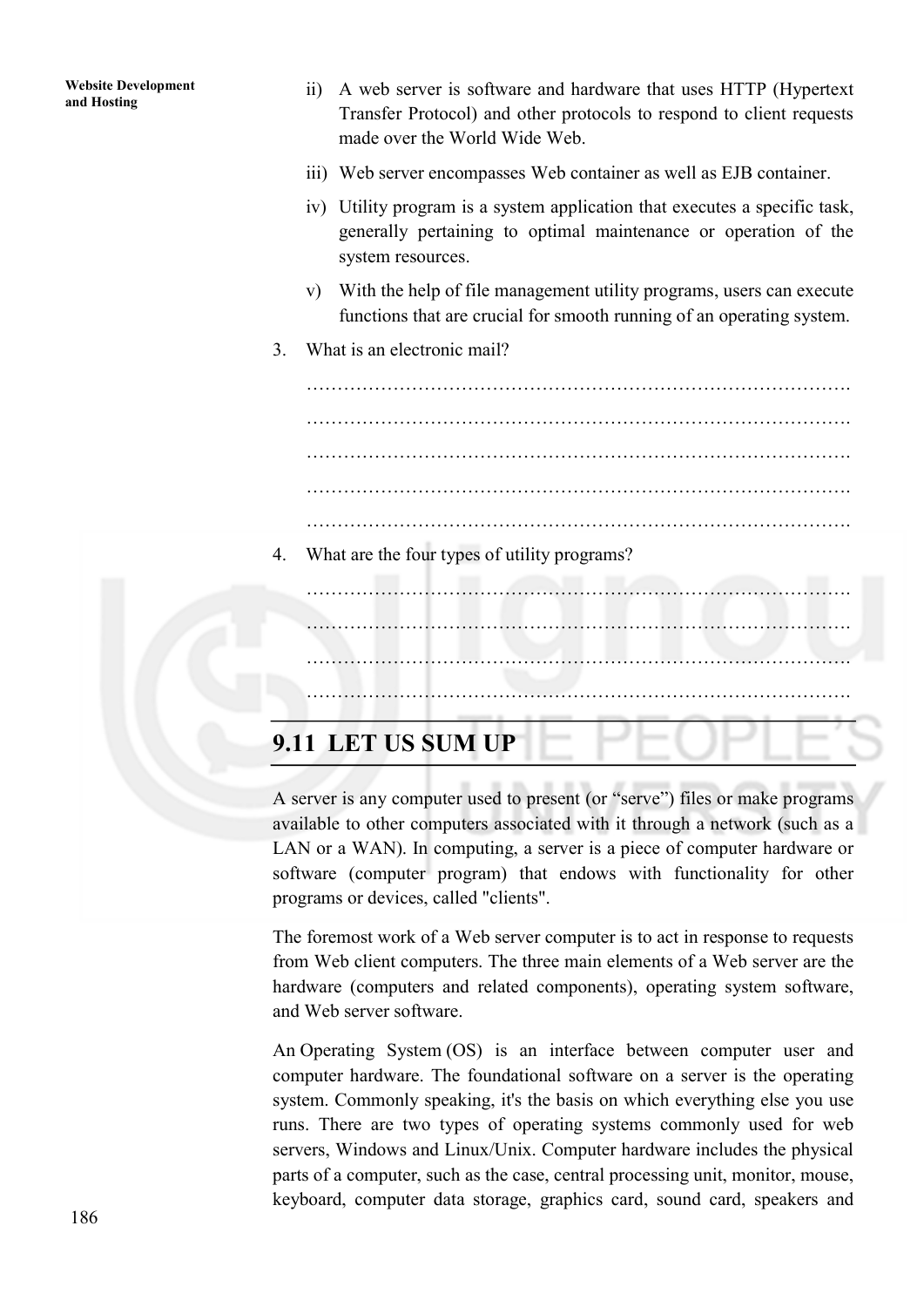motherboard. A web server is software and hardware that uses HTTP (Hypertext Transfer Protocol) and other protocols to respond to client requests made over the World Wide Web. A web server is server software, or hardware dedicated to running this software, that can gratify client requests on the World Wide Web.

Web server is a server that handles HTTP protocol whereas application server is a server that exposes business logic to client applications through various protocols including HTTP. Web server is used to serve web-based applications (i.e. servlets and jsps) whereas application servers are used to serve web based applications and enterprise based applications (i.e. servlets, jsps and ejbs). It may contain a web server internally.

Utility program is a system application that executes a specific task, generally pertaining to optimal maintenance or operation of the system resources. Various functions are executed by a utility program to make the system's operations smoother and more efficient. Overall, utility programs can be broadly categorized into four parts namely; system utilities, file management utilities, storage device management utilities and miscellaneous utilities.

# **9.12 KEY WORDS**

**Application server:** It is a server that exposes business logic to client applications through various protocols including HTTP.

**Database server:** It is a computer system that processes database queries.

**Dynamic web server:** It consists of a static web server plus extra software, most commonly an application server and a database. It is called "dynamic" because the application server updates the hosted files before sending content to your browser via the HTTP server.

File server: It is a computer and storage device dedicated to storing files. Any user on the network can store files on the server.

**Hardware:** Hardware includes the physical parts of a computer, such as the case, central processing unit, monitor, mouse, keyboard, computer data storage, graphics card, sound card, speakers and motherboard.

**Operating System:** An Operating System (OS) is an interface between computer user and computer hardware.

**Print server:** It is a computer that manages one or more printers and a network server is a computer that manages network traffic.

**Server:** A server is any computer used to present (or "serve") files or make programs available to other computers associated with it through a network (such as a LAN or a WAN). In computing, a server is a piece of computer hardware or software (computer program) that endows with functionality for other programs or devices, called "clients".